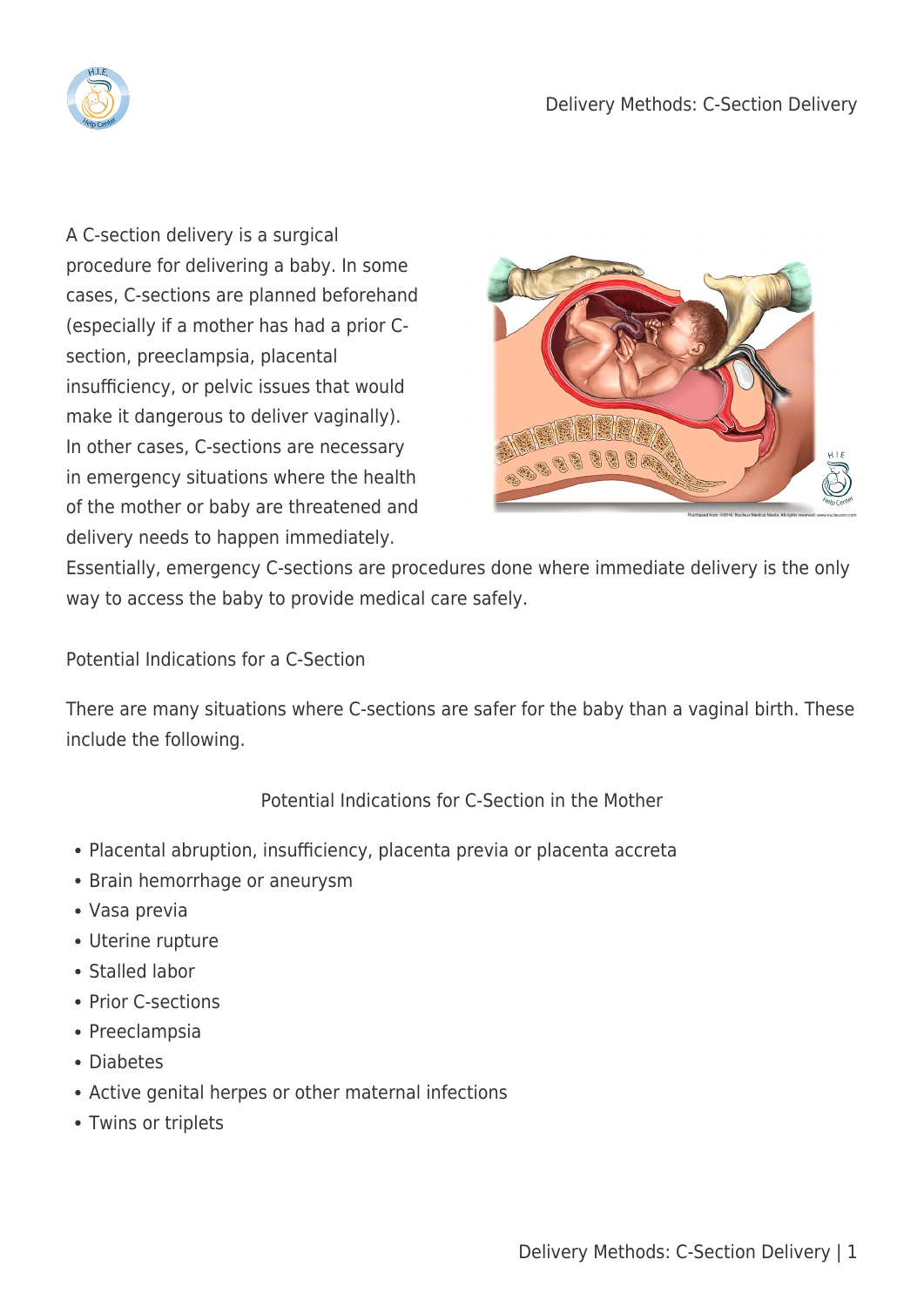

## Potential Indications for C-Section in the Baby

- Signs of fetal distress
- Umbilical cord complications:
	- Umbilical cord wrapped around the neck (nuchal cord)
	- True knot in the cord
	- Short umbilical cord
	- Umbilical cord compression
	- Umbilical cord prolapse
- Breech or face-presenting position
- Birth defect
- Shoulder dystocia (the baby's shoulder is stuck on the pelvic bone)
- Prematurity or extreme prematurity

In these situations, time is of the essence in delivering the baby, because prolonging labor can increase the risk of birth injury to the baby and health issues for the mother. There are specific time frames in which medical staff must perform a C-section, usually in less than 30 minutes. For some health conditions (cord prolapse, uterine rupture and fetal heart rate under 60 beat per minute), however, the time limit is far shorter (10-20 minutes or less).

Medical staff should be monitoring fetal heart rate continuously when a mother is admitted to the labor and delivery unit. If the baby's heart rate drops or begins to show signs of abnormal heart rate tracings, it means that the baby needs to be delivered immediately. If vaginal delivery can't be done quickly enough, a C-section is needed to immediately deliver the baby to provide it with needed medical care (like resuscitation or oxygen).

## Delayed C-Sections and the Risk of HIE

One of the things to look out for in preventing HIE is the risk of waiting too long to have a Csection. Sometimes medical staff can be reluctant to perform a C-section if a baby is showing signs of fetal distress, and they will attempt to speed up labor and vaginal delivery using